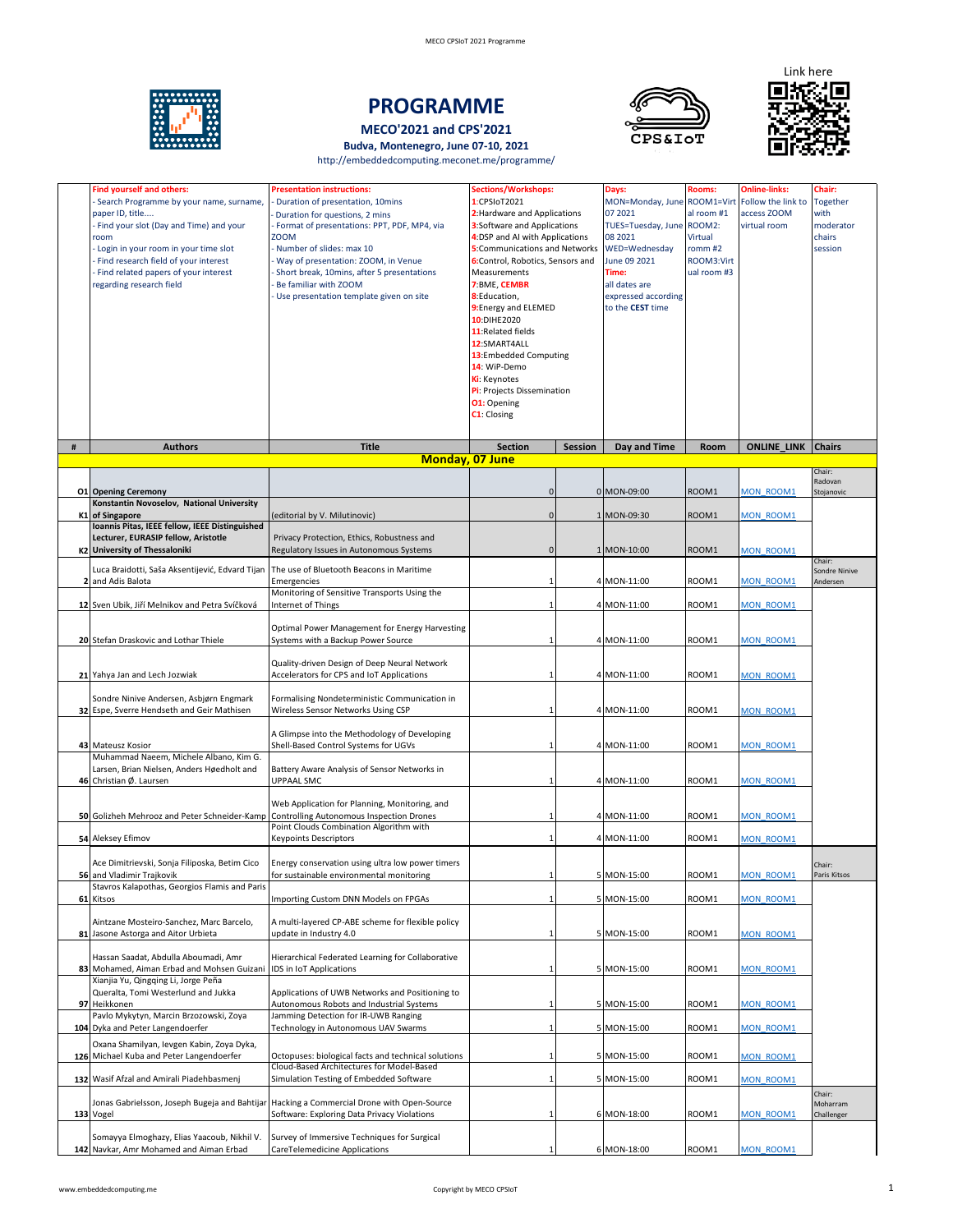|     | Ayoosh Bansal, Jayati Singh, Micaela<br>146 Verucchi, Marco Caccamo and Lui Sha               | Risk Ranked Recall: Collision Safety Metric for<br>Object Detection Systems in Autonomous Vehicles | 1            | 6 MON-18:00  | ROOM1             | <b>MON ROOM1</b> |                               |
|-----|-----------------------------------------------------------------------------------------------|----------------------------------------------------------------------------------------------------|--------------|--------------|-------------------|------------------|-------------------------------|
|     | Kazim Ergun, Raid Ayoub, Pietro Mercati and                                                   | Improving Mean Time to Failure of IoT Networks<br>with Reliability-Aware Routing                   | 1            |              |                   |                  |                               |
|     | 150 Tajana Rosing                                                                             | Cooperative Congestion Control for Cyber-Physical                                                  |              | 6 MON-18:00  | ROOM1             | MON ROOM1        |                               |
|     | 156 Markus Jung and Martina Zitterbart                                                        | Systems                                                                                            | 1            | 6 MON-18:00  | ROOM1             | <b>MON ROOM1</b> |                               |
|     | 161 Vijay Kumar and Kolin Paul<br>Ebert Schoofs, Joanna Kisaakye, Burak                       | DevFing: Robust LCR Based Device Fingerprinting<br>Software Agent-based Multi-Robot Development: A |              | 6 MON-18:00  | ROOM1             | <b>MON ROOM1</b> |                               |
|     | 164 Karaduman and Moharram Challenger                                                         | Case Study                                                                                         | $\mathbf{1}$ | 6 MON-18:00  | ROOM1             | <b>MON ROOM1</b> |                               |
|     | 167 Bernd-Holger Schlingloff and Niels Hoppe                                                  | A Framework for Cloud-based Testing of Multi-<br>variant Cyber-physical Systems                    | $\mathbf{1}$ | 6 MON-18:00  | ROOM1             | <b>MON ROOM1</b> |                               |
|     | Vasiliy Pinkevich, Alexey Platunov and Arkady<br>175 Kluchev                                  | How to Improve IT Specialists Training for<br>Designing Cyber-Physical Systems                     | $\mathbf{1}$ | 6 MON-18:00  | ROOM1             | <b>MON ROOM1</b> |                               |
|     |                                                                                               | Generalized compass operator for edge detection                                                    |              |              |                   |                  |                               |
|     | 14 Ivan Kholopov and Tatyana Kislitsyna                                                       | with the required angular orientation                                                              | Δ            | 7 MON-11:00  | ROOM2             | MON ROOM2        | Chair:<br>Vladislav Lesnikov  |
|     | Ivan Rozanov, Alexey Sotnikov, Andrey<br>17 Proletarsky and Vladimir Suzev                    | Reverberation signal simulation method in real-<br>time sonar systems                              |              | 7 MON-11:00  | ROOM2             | <b>MON ROOM2</b> |                               |
|     | Aleksey I. Baranchikov, Nikolay. A. Sumenkov,                                                 | Nataliy S. Fokina, Ivan I. Yakovlev and Andrey   Using Data Cleansing Algorithms for Database      |              |              |                   |                  |                               |
| 122 | A. Rodionov<br>Aleksey I. Baranchikov, Pavel Baranchikov                                      | Reengineering                                                                                      |              | 7 MON-11:00  | ROOM2             | <b>MON ROOM2</b> |                               |
|     | 123 and Nataliy S. Fokina                                                                     | Fork-join method of decomposing monolithic<br>software products                                    |              | 7 MON-11:00  | ROOM <sub>2</sub> | <b>MON ROOM2</b> |                               |
|     |                                                                                               | Problem of Network Traffic Classification in<br>Multiprovider Cloud Infrastructures Based on       |              |              |                   |                  |                               |
|     | 136 Dmitry Perepelkin and Maria Ivanchikova                                                   | Machine Learning Methods                                                                           | 3            | 7 MON-11:00  | ROOM <sub>2</sub> | <b>MON ROOM2</b> |                               |
|     | Grigory Silkin, Gennady Ovechkin, Oleg                                                        |                                                                                                    |              |              |                   |                  |                               |
|     | 139 Bodrov, Irina Bodrova and Svetlana Baranova                                               | <b>Continuous Testing Maturity Model</b><br>Synthesis Method for CGRA Processors based on          |              | 7 MON-11:00  | ROOM <sub>2</sub> | MON ROOM2        |                               |
|     | 148 Aleksandr Penskoi<br>Vladislav Lesnikov, Tatiana Naumovich and                            | <b>Imitation Model</b>                                                                             | 3            | 7 MON-11:00  | ROOM2             | MON ROOM2        |                               |
|     | 162 Alexander Chastikov                                                                       | Multiplierless IIR Filter Design Technique                                                         | 3            | 7 MON-11:00  | ROOM <sub>2</sub> | MON ROOM2        |                               |
|     | Konstantin Zavertkin, Anastasia Panarina,                                                     | Efficient BP-based decoding algorithms for QC-                                                     |              |              |                   |                  |                               |
|     | 179 Aleksei Ovinnikov and Evgeny Likhobabin                                                   | LDPC codes                                                                                         | 3            | 7 MON-11:00  | ROOM <sub>2</sub> | <b>MON ROOM2</b> |                               |
|     | Veselin Ivanovic, Nevena Radović and Srdjan<br>25 Jovanovski                                  | Principles of Functioning of Signal Adaptive<br>Systems for Space/Spatial-Frequency Analysis       |              | 8 MON-15:00  | ROOM2             | MON ROOM2        | Chair:<br>Victoria A. Sablina |
|     | Sergey G. Gurzhin, Vladimir I. Zhulev, Michail                                                |                                                                                                    |              |              |                   |                  |                               |
|     | B. Kaplan, Viet Linh Nguyen, Evgeniy M.                                                       | Remote Monitoring of Patient's Breathing Process                                                   |              |              | ROOM2             |                  |                               |
|     | 38 Proshin and Andrey V. Shulyakov                                                            | in Complex Chronomagnetotherapy                                                                    |              | 8 MON-15:00  |                   | <b>MON ROOM2</b> |                               |
|     | Evgeniy I. Chernov, Nikolay E. Sobolev,<br>Alexander A. Bondarchuk and Andrey V.              | Narrowband Noise Signal Characteristics<br>Corresponding to Their Strong Latent Correlation        |              |              |                   |                  |                               |
|     | 40 Shulyakov                                                                                  | for Information-Measuring Systems<br>Research of the Spectrum of a Sequence of                     | 4            | 8 MON-15:00  | ROOM <sub>2</sub> | <b>MON ROOM2</b> |                               |
|     | Yury Bulgakov, Tatyana Vitiazeva and Anatoly                                                  | Complex Discrete Samples with Sample Rate                                                          |              |              |                   |                  |                               |
|     | 53 Mikheev                                                                                    | Variability<br>Signal Adaptive Systems Used in Analysis and                                        |              | 8 MON-15:00  | ROOM <sub>2</sub> | <b>MON ROOM2</b> |                               |
|     | Veselin Ivanovic, Nevena Radović and Srdjan<br>55 Jovanovski                                  | Estimation of Nonstationary 1D Signals: Principles<br>of Functioning and Designing                 | 4            | 8 MON-15:00  | ROOM2             | <b>MON ROOM2</b> |                               |
|     |                                                                                               | Optimizing Parameters of Discrete Wavelet<br>Transform for Noise Reduction in Fingerprint          |              |              |                   |                  |                               |
|     | 57 Indrit Enesi and Ledion Lico                                                               | Images                                                                                             |              | 8 MON-15:00  | ROOM <sub>2</sub> | <b>MON ROOM2</b> |                               |
|     | Alexander V. Savin, Victoria A. Sablina and<br>72 Michael B. Nikiforov                        | Comparison of Facial Landmark Detection Methods<br>for Micro-Expressions Analysis                  |              | 8 MON-15:00  | <b>ROOM2</b>      | <b>MON ROOM2</b> |                               |
|     | Dina Mahmoud, Beatrice Shokry, Abdallah                                                       | Runtime Replacement of Machine Learning                                                            |              |              |                   |                  |                               |
|     | 73 Elrefaey, Hassanein Amer and Ihab Adly                                                     | Modules in FPGA-Based Systems<br>Adaptive Filtering of non-Gaussian Flicker Noise in               | 4            | 8 MON-15:00  | ROOM2             | <b>MON ROOM2</b> |                               |
|     | 75 Alexander Parshin and Yury Parshin                                                         | Discrete Time Systems                                                                              | 4            | 8 MON-15:00  | ROOM2             | <b>MON ROOM2</b> |                               |
|     | Nevena Radović, Veselin Ivanovic, Igor<br>76 Djurovic and Marko Simeunović                    | System for S-transform Realization                                                                 |              | 9 MON-18:00  | ROOM2             | MON ROOM2        | Chair:<br>Cornel Ioana        |
|     | 79 Igor Kudinov and Ivan Kholopov                                                             | Rows Permutation Based Non-uniformity<br>Correction Algorithm for Video Sequences                  | 4            | 9 MON-18:00  | ROOM2             | MON ROOM2        |                               |
|     |                                                                                               | A Vision-based Target Tracking Robot System for                                                    |              |              |                   |                  |                               |
|     | 90 Yi Liu<br>Ivan Ivanov, Alexander Baranov, Denis                                            | <b>Embedded Platforms</b>                                                                          |              | 9 MON-18:00  | ROOM <sub>2</sub> | MON ROOM2        |                               |
|     | Spirjakin, Saba Akbari, Sergey Mironov and<br>94 Vladislav Talipov                            | Advanced Data Processing for Monitoring the<br>Explosiveness of Combustible Gas Mixtures           | 4            | 9 MON-18:00  | ROOM2             | <b>MON ROOM2</b> |                               |
|     | Denis Stanescu, Dragos Nastasiu, Cornel<br>Ioana, Angela Digulescu and Alexandru              | Low complexity acoustic imaging system based on                                                    |              |              |                   |                  |                               |
|     | 100 Serbanescu                                                                                | time of arrivals dynamic estimation                                                                |              | 9 MON-18:00  | ROOM <sub>2</sub> | <b>MON ROOM2</b> |                               |
|     | Yury Bekhtin, Yury Filatov, Aleksey Ilyin and<br>109 Aleksey Lupachev                         | Analog-to-Digital Converter of Noisy Pulses                                                        |              | 9 MON-18:00  | ROOM2             | MON ROOM2        |                               |
|     | Ivan Borovkov, Grigory Silkin, Angelina<br>112 Vyugina and Alexander Bastrychkin              | Landscape Images Generation Algorithm<br>Development                                               |              | 9 MON-18:00  | ROOM2             | <b>MON ROOM2</b> |                               |
|     |                                                                                               |                                                                                                    |              |              |                   |                  |                               |
|     | Angelina Vyugina, Svetlana Baranova, Grigory<br>113 Silkin, Natalia Khizrieva and Oleg Bodrov | Research of Spectral Components Structure in<br>Landscape Images Spectrum                          | Δ            | 9 MON-18:00  | ROOM2             | MON ROOM2        |                               |
|     |                                                                                               | Evaluation of the spectral mode of the photometric                                                 |              |              |                   |                  |                               |
|     | 127 Vladimir Andrejev and Denis Avramenko                                                     | signal by the two-sided Prony method<br>Development and Hardware-in-the-Loop                       |              | 9 MON-18:00  | ROOM2             | <b>MON ROOM2</b> |                               |
|     |                                                                                               | Darko Babunski, Emil Zaev, Gerhard Rath, Filip Simulation of an Air Purifier Automatic Control     |              |              |                   |                  | Chair:                        |
|     | 18 Poposki and Radmila Koleva<br>Emil Zaev, Darko Babunski, Aleksandar                        | System                                                                                             | 6            | 10 MON-11:00 | ROOM3             | MON ROOM3        | Darko Babunski                |
|     | Jovanov, Gerhard Rath and Maximilian Pablo<br>58 Payr                                         | Hardware-in-the-loop for Simulation and Control of<br>Greenhouse Climate                           | 6            | 10 MON-11:00 | ROOM3             | MON ROOM3        |                               |
|     |                                                                                               |                                                                                                    |              |              |                   |                  |                               |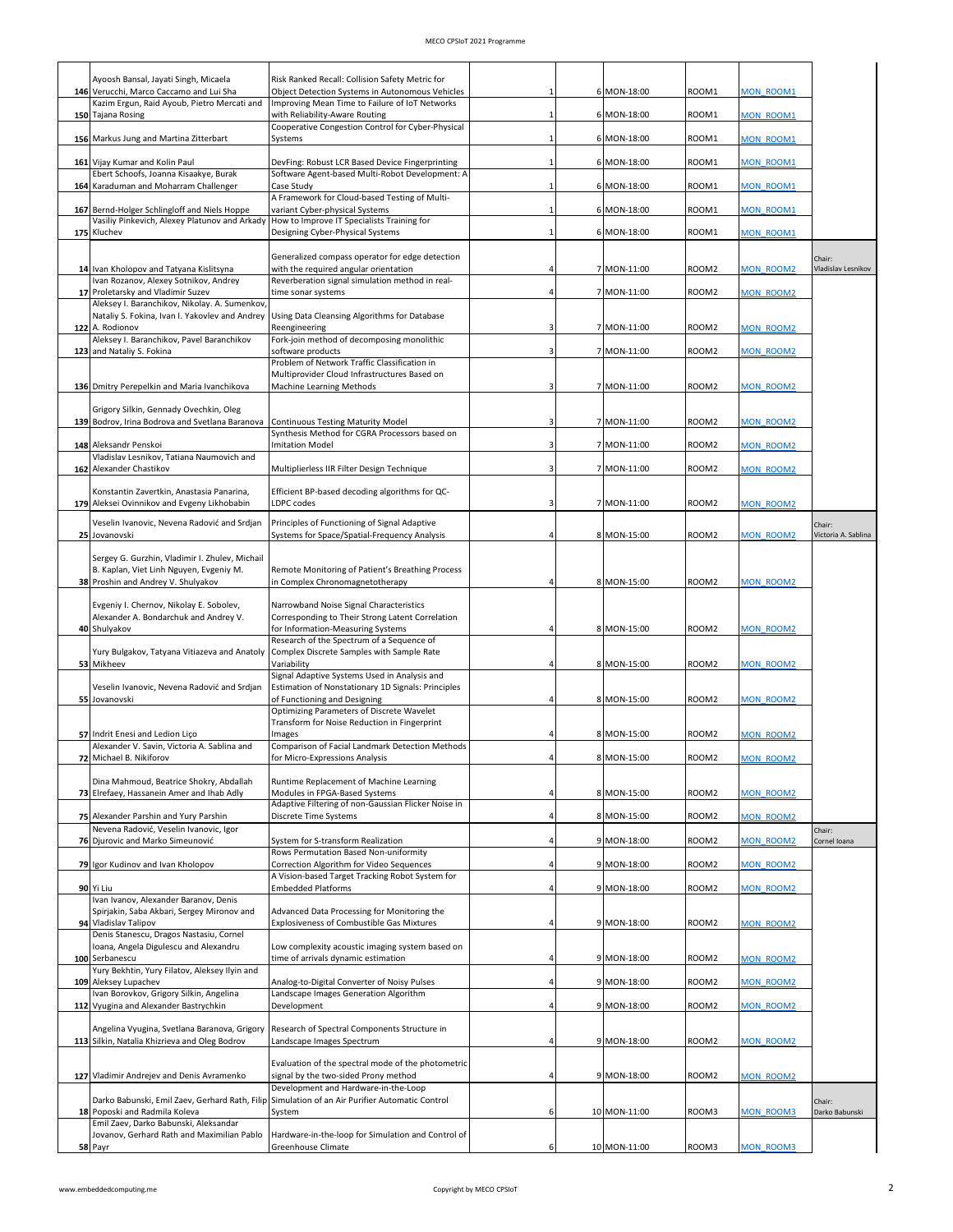|    |                                                                                            | OFDM-Signal Multi-Criteria Synthesis to Improve                                                          |              |               |       |                   |                             |
|----|--------------------------------------------------------------------------------------------|----------------------------------------------------------------------------------------------------------|--------------|---------------|-------|-------------------|-----------------------------|
|    | Sergey Kirillov, Alexander Lisnichuk and                                                   | Energy Efficiency and Minimize Bandpass                                                                  |              |               |       |                   |                             |
| 80 | Andrey Batishchev<br>Alexander Mitov, Jordan Kralev, Tsonyo                                | Interference<br>LQG Control of Load-Sensing Electro-hydraulic                                            | 5            | 10 MON-11:00  | ROOM3 | <b>MON ROOM3</b>  |                             |
|    | 84 Slavov and Ilcho Angelov                                                                | Servo System                                                                                             | 6            | 10 MON-11:00  | ROOM3 | MON ROOM3         |                             |
|    | Le Hong Quang, Putov Victor Vladimirovich,                                                 |                                                                                                          |              |               |       |                   |                             |
|    | Sheludko Victor Nikolaevich, Kuznetsov<br>Anton Anatolievich and Chernyshev Maxim          | Adaptive robust control of a multi-stage elastically<br>deformable electromechanical object and adaptive |              |               |       |                   |                             |
| 87 | Andreevich                                                                                 | compensation of disturbances                                                                             | 6            | 10 MON-11:00  | ROOM3 | <b>MON ROOM3</b>  |                             |
|    | Vyacheslav Rybin, Aleksandra Tutueva, Timur                                                |                                                                                                          |              |               |       |                   |                             |
|    | Karimov, Georgii Kolev, Denis<br>91 Butusov and Ekaterina Rodionova                        | Optimizing the Synchronization Parameters in<br>Adaptive Models of Rössler system                        | 6            | 10 MON-11:00  | ROOM3 | <b>MON ROOM3</b>  |                             |
|    | Alexey Meleshko, Vasily Desnitsky, Igor                                                    | Combined Approach to Anomaly Detection in                                                                |              |               |       |                   |                             |
|    | Kotenko, Evgenia Novikova and Anton<br>95 Shulepov                                         | Wireless Sensor Networks on Example of Water<br>Management System                                        |              | 10 MON-11:00  | ROOM3 | MON ROOM3         |                             |
|    | Natalia Khizrieva, Natalya Grinchenko,<br>118 Gennady Svetlov and Andrey Rodionov          | Model for Landscape Images Transmission Through                                                          |              |               |       | <b>MON ROOM3</b>  |                             |
|    | Dmitry Dvoryankov, Denis Valuyskiy, Sergey                                                 | a Communication Channel<br>The Problem of Debris Detection with Automotive                               | 5            | 10 MON-11:00  | ROOM3 |                   |                             |
|    | 125 Vityazev and Vladimir Vityazev                                                         | 77-GHz FMCW Radar<br>Determination of the risk of developing diabetes                                    | 5            | 10 MON-11:00  | ROOM3 | <b>MON ROOM3</b>  |                             |
|    | Anatolii Pulavskyi, Sergey Krivenko, Igor                                                  | mellitus based on the patterns of symbolic                                                               |              |               |       |                   |                             |
|    | Linskiy, Mykola Posokhov, Stanislav<br>8 Krivenko and Liudmyla Kryvenko                    | dynamics of the amplitude-time heart rate<br>variability                                                 | 7            | 11 MON-15:00  | ROOM3 | <b>MON ROOM3</b>  | Chair:<br>Liudmyla Kryvenko |
|    | Georgy Kukharev, Nazym Kazieva and                                                         | Animation Qr-Codes For Facial Biometry Tasks And                                                         |              |               |       |                   |                             |
|    | 44 Nadezhda Shchegoleva                                                                    | <b>Its Applications</b><br>Managerial medical decisions and methods of                                   | 7            | 11 MON-15:00  | ROOM3 | MON ROOM3         |                             |
| 48 | Alexander Kroshilin, Svetlana Kroshilina,<br>Alexander Pylkin and Gennady Ovechkin         | obtaining medical information in conditions of<br>uncertainty                                            | 7            | 11 MON-15:00  | ROOM3 | MON ROOM3         |                             |
|    | Michael Kopichev, Anton Putov and Ekaterina                                                |                                                                                                          |              |               |       |                   |                             |
|    | 93 Ilatovskaya                                                                             | Self-balancing robot autonomous control system<br>Determination of the buffer capacity the network       | 6            | 11 MON-15:00  | ROOM3 | MON ROOM3         |                             |
|    | 130 Tatiana Tatarnikova and Oleg Kutuzov                                                   | node when servicing self-similar traffic modeled by<br>the Weibull distribution                          | 6            | 11 MON-15:00  | ROOM3 | MON ROOM3         |                             |
|    |                                                                                            | Determining the length of the time series sequence                                                       |              |               |       |                   |                             |
|    | Tatiana Tatarnikova, Boris Sovetov and<br>131 Vladislav Cehanovsky                         | for generating self-similar traffic with the required<br>Hurst index                                     | 6            | 11 MON-15:00  | ROOM3 | MON ROOM3         |                             |
|    |                                                                                            | Hardware-in-the-loop simulation on linear-                                                               |              |               |       |                   |                             |
|    | 138 Sherif Sherif, Tsonyo Slavov and Jordan Kralev                                         | quadratic controller for stabilization of a humanoid<br>robot during walking                             | 6            | 11 MON-15:00  | ROOM3 | MON ROOM3         |                             |
|    |                                                                                            |                                                                                                          |              |               |       |                   |                             |
|    | Boris Kostrov, Gennady Ovechkin, Natalya<br>149 Grinchenko and Gennady Svetlov             | The Method for Estimating the Error Probability of<br>Multithreshold Decoder for Self-Orthogonal Codes   | 6            | 11 MON-15:00  | ROOM3 | <b>MON ROOM3</b>  |                             |
|    | 163 Grigorii Belskii and Elena Serykh                                                      | Spherical Robot Remote Control Development<br>A Contactless Solution for Monitoring Social               | 6            | 11 MON-15:00  | ROOM3 | <b>MON ROOM3</b>  |                             |
|    |                                                                                            | Distancing: A Stereo Vision Enabled Real-Time                                                            |              |               |       |                   | Chairs:<br>Naim Dahnoun     |
|    |                                                                                            |                                                                                                          |              |               |       |                   |                             |
|    | 66 Ziran He and Naim Dahnoun<br>Yevgeniy Muratov, Michael B. Nikiforov, Olga               | Human Distance Measuring System<br>Heart rate measurements with a web camera                             | 7            | 12 MON-18:00  | ROOM3 | MON ROOM3         | Sergey Vityazev             |
|    | 67 Melnik and Aleksandr Loskutov                                                           | based on the facial image moving in the frame                                                            | 7            | 12 MON-18:00  | ROOM3 | MON ROOM3         |                             |
|    | Nimai Chandra Das, Anastasia D. Skakun, Md.<br>Ziaul Haque Zim, Mehdi Hasan Rafi and       |                                                                                                          |              |               |       |                   |                             |
|    | 74 Md.Ahanaf Thamid Akif                                                                   | PatiCare: Patient Health Care Monitoring System                                                          | 7            | 12 MON-18:00  | ROOM3 | <b>MON ROOM3</b>  |                             |
|    | Grigoris Protopsaltis, Maria Krizea and John                                               | Continuous Measurement of Respiratory Rate via<br>Single-Wavelength Reflective                           |              |               |       |                   |                             |
|    | 82 Gialelis                                                                                | Photoplethysmography                                                                                     | 7            | 12 MON-18:00  | ROOM3 | <b>MON ROOM3</b>  |                             |
|    | Tatyana Vityazeva, Sergey Vityazev and                                                     | Computationally Efficient Heart Rate Variability                                                         |              |               |       |                   |                             |
|    | 105 Anatoly Mikheev<br>Mikhail Kaplan, Mikhael Nikiforov, Olga                             | Analysis Implementation                                                                                  |              | 12 MON-18:00  | ROOM3 | <b>MON ROOM3</b>  |                             |
|    | Melnik, Dmitriy Ustyukov and Andrey                                                        | Microprocessor-Based System for Collection and                                                           |              |               |       |                   |                             |
|    | 128 Shulyakov                                                                              | Processing of Biomedical Information                                                                     | 7            | 12 MON-18:00  | ROOM3 | <b>MON ROOM3</b>  |                             |
|    | Maria Ashapkina, Alexey Alpatov, Victoria A.                                               | Vibro-tactile Portable Device for Home-base                                                              | 7            |               |       |                   |                             |
|    | 129 Sablina and Olga Melnik                                                                | <b>Physical Rehabilitation</b>                                                                           |              | 12 MON-18:00  | ROOM3 | MON ROOM3         |                             |
|    | Ivana Ognjanovic, Ramo Šendelj, John Mantas<br>159 and Milovan Roganović                   | Development of ICT enhanced person-centred care<br>services for stroke outpatient rehabilitation         |              | 12 MON-18:00  | ROOM3 | MON ROOM3         |                             |
|    | Irina A. Kondratyeva, Irina I. Shpakovskaya,<br>Dina V. Trotsyuk, Alexander S. Krasichkov, |                                                                                                          |              |               |       |                   |                             |
|    | Anastasiya A. Polyakova, Zulfia A. Zaripova                                                | Statistical Methods to Determine Predictors of                                                           |              |               |       |                   |                             |
|    | 177 and Dmitry S. Medvedev                                                                 | Mortality in Older Patients with Airway Cancer                                                           | 7            | 12 MON-18:00  | ROOM3 | MON ROOM3         |                             |
|    |                                                                                            | Tuesday, 08 June                                                                                         |              |               |       |                   | Chair:                      |
|    | Benoît Dupont de Dinechin, Chief<br>K3 Technology Officer of Kalray                        | Engineering a Manycore Processor for Edge<br>Computing                                                   | $\mathbf{0}$ | 2 TUES-09:00  | ROOM1 | <b>TUES ROOM1</b> | Lech<br>Jozwiak             |
|    | K4 Danilo Mandic. Imperial College, London, UK                                             | Hearables: From in-ear recording of vital signs and<br>neural function to doctorless hospitals           | $\mathbf 0$  | 2 TUES-10:00  | ROOM1 | <b>TUES ROOM1</b> |                             |
|    |                                                                                            |                                                                                                          | Э            |               |       |                   | Chair:                      |
|    | 27 Dmitriy Eremenko<br>Marcin Aftowicz, levgen Kabin, Zoya Dyka and                        | Minimal Algebras of Multioperations<br>Clustering versus Statistical Analysis for SCA: when              |              | 13 TUES-11:00 | ROOM1 | TUES ROOM1        | Zoya Dyka                   |
|    | 68 Peter Langendoerfer                                                                     | Machine Learning is Better                                                                               | 2            | 13 TUES-11:00 | ROOM1 | <b>TUES ROOM1</b> |                             |
|    | Daniel Nickalls, Jiacheng Wu and Naim                                                      | A Real-time and High Performance Posture                                                                 |              |               |       |                   |                             |
|    | 71 Dahnoun                                                                                 | Estimation System Based on Millimeter-wave Radar                                                         |              | 13 TUES-11:00 | ROOM1 | <b>TUES ROOM1</b> |                             |
|    |                                                                                            | Zoya Dyka, levgen Kabin, Dan Klann and Peter Multiplier as a Mean for Reducing Vulnerability of          |              |               |       |                   |                             |
|    | 89 Langendoerfer                                                                           | Atomic Patterns to Horizontal Address-Bit Attacks<br>A Smart Home Agriculture System Based on            |              | 13 TUES-11:00 | ROOM1 | <b>TUES ROOM1</b> |                             |
|    | 176 Vahid Khalilpour and Moharram Challenger<br>Ilias Alexopoulos, Stelios Neophytou and   | Internet of Things<br>Identifying Metrics for an IoT Performance                                         |              | 13 TUES-11:00 | ROOM1 | <b>TUES ROOM1</b> |                             |
|    | 180 Ioannis Kyriakides<br>Nikolaos Tzanis, Eleftherios Mylonas, Michael                    | <b>Estimation Framework</b><br>Real-Time Transient State Estimation in Smart                             |              | 13 TUES-11:00 | ROOM1 | <b>TUES ROOM1</b> |                             |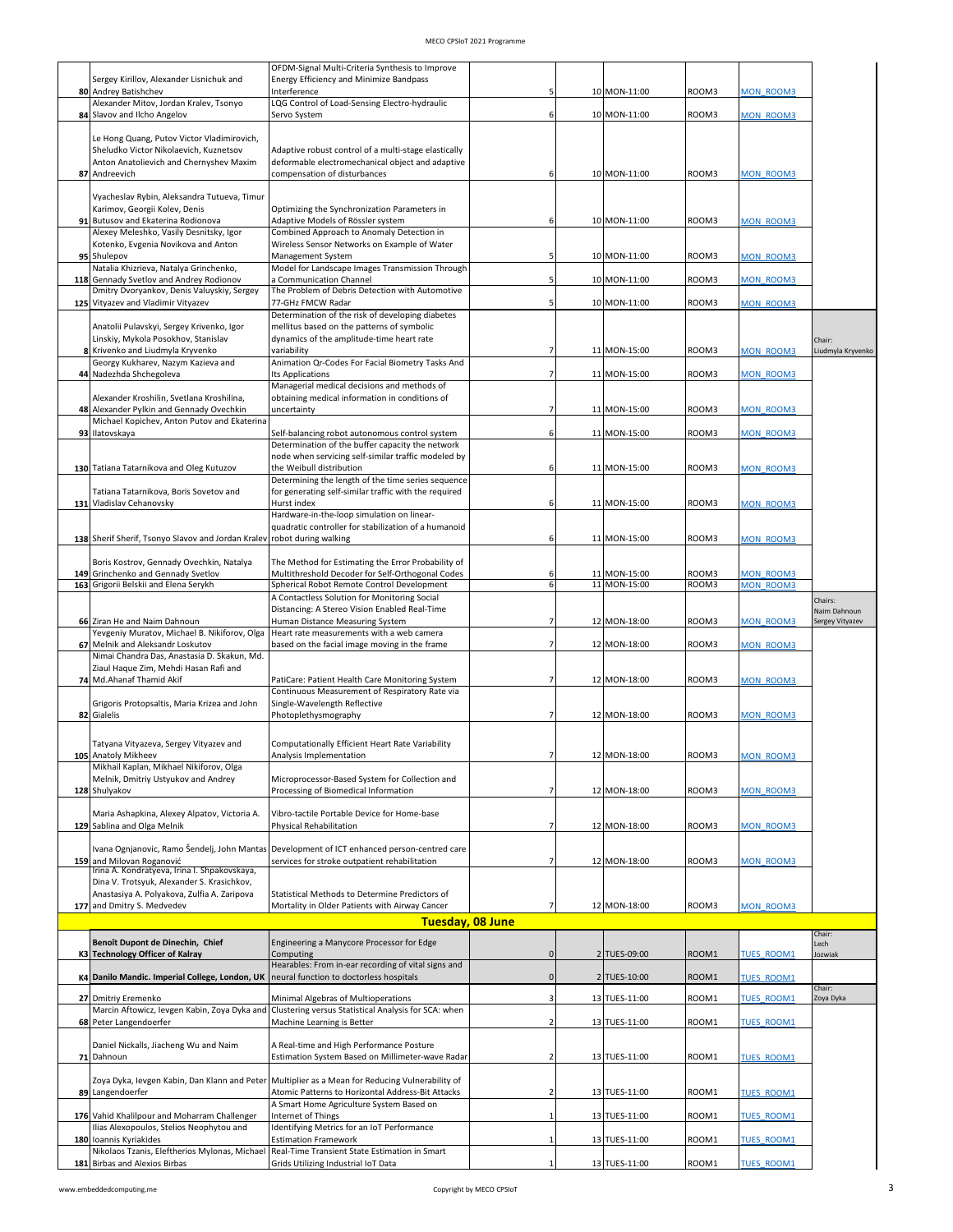|                                                                                              | Strahinja Jakic, Ivan Konatar, Real Time                                                                  |   |                                |                   |                                        |                            |
|----------------------------------------------------------------------------------------------|-----------------------------------------------------------------------------------------------------------|---|--------------------------------|-------------------|----------------------------------------|----------------------------|
|                                                                                              | Measurement and Analysis of Air and Water                                                                 |   |                                |                   |                                        |                            |
| 199 Ivan Konatar and Strahinja Jakić<br>200 Natalija Drekalovic                              | Parameters on the Territory of Montenegro, UDG<br>Raw milk quality monitoring system                      |   | 13 TUES-11:00<br>13 TUES-11:00 | ROOM1<br>ROOM1    | <b>TUES ROOM1</b><br><b>TUES ROOM1</b> |                            |
| Aleksey Efimov, Anatoly I. Novikov, Dmitry                                                   | Algorithms for approximating contours by linear                                                           |   |                                |                   |                                        | Chair:                     |
| 59 Ustukov and Andrey Tarasov                                                                | sections<br>A comparative study of automation testing tools                                               |   | 14 TUES-15:00                  | ROOM1             | <b>TUES ROOM1</b>                      | Dmitrii Kaplun             |
| 60 Elis Pelivani and Betim Cico                                                              | for web applications                                                                                      |   | 14 TUES-15:00                  | ROOM1             | <b>TUES ROOM1</b>                      |                            |
|                                                                                              | Analysis of the Clustering Algorithm Effectiveness<br>when an Autonomous Car's Estimating the Angular     |   |                                |                   |                                        |                            |
|                                                                                              | Coordinates Using the Maximum Likelihood                                                                  |   |                                |                   |                                        |                            |
| 63 Maxim Grachev and Yury Parshin                                                            | Method<br>A Novel High Performance Human detection,                                                       |   | 14 TUES-15:00                  | ROOM1             | <b>TUES ROOM1</b>                      |                            |
|                                                                                              | Tracking and Alarm System Based on millimeter-                                                            |   |                                |                   |                                        |                            |
| 64 Jiacheng Wu, Han Cui and Naim Dahnoun<br>Pavel Lyakhov, Maxim Bergerman, Natalia          | wave Radar                                                                                                | 3 | 14 TUES-15:00                  | ROOM1             | <b>TUES ROOM1</b>                      |                            |
| Semyonova, Dmitrii Kaplun and Alexander                                                      | Design Reverse Converter for Balanced RNS with                                                            |   |                                |                   |                                        |                            |
| 65 Voznesensky<br>Pavel Lyakhov, Maria Valueva, Dmitrii Kaplun                               | Three Low-cost Modules<br>A New Method of Sign Detection in RNS Based on                                  |   | 14 TUES-15:00                  | ROOM1             | <b>TUES ROOM1</b>                      |                            |
| 69 and Alexander Voznesensky                                                                 | Modified Chinese Remainder Theorem                                                                        | Э | 14 TUES-15:00                  | ROOM1             | <b>TUES ROOM1</b>                      |                            |
|                                                                                              | Pavel Lyakhov, Georgii Valuev, Maria Valueva, Single Image Super-Resolution Method Based on               |   |                                |                   |                                        |                            |
| 70 Dmitrii Kaplun and Aleksandr Sinitca                                                      | Bilinear Interpolation and U-Net Combination                                                              | 3 | 14 TUES-15:00                  | ROOM1             | <b>TUES ROOM1</b>                      |                            |
| 85 Denis Loubach                                                                             | Fundamental Concepts to Build a Runtime<br>Reconfigurable Virtual Platform Model                          |   | 14 TUES-15:00                  | ROOM1             | <b>TUES ROOM1</b>                      |                            |
|                                                                                              | Inferring Custom Synthesizable Kernel for                                                                 |   |                                |                   |                                        |                            |
| 86 Alexander Antonov                                                                         | Generation of Coprocessors with Out-of-Order<br>Execution                                                 |   | 14 TUES-15:00                  | ROOM1             | <b>TUES ROOM1</b>                      |                            |
| Maxim S. Pestin, Alexander S. Novikov,                                                       | Multicriteria optimization problem of data flows in                                                       |   |                                |                   |                                        | Chair:                     |
| 88 Alexey Ivutin and Anna Voloshko                                                           | heterogeneous information systems                                                                         | Э | 15 TUES-18:00                  | ROOM1             | <b>TUES ROOM1</b>                      | Alla Levina                |
| Anna Voloshko, Alexey Ivutin and Alexander<br>96 S. Novikov                                  | Rules for optimal static tasks scheduling in                                                              |   | 15 TUES-18:00                  |                   |                                        |                            |
|                                                                                              | heterogeneous systems<br>Towards application of text mining techniques to                                 |   |                                | ROOM1             | <b>TUES ROOM1</b>                      |                            |
| 98 Mikhail Kuznetzov and Evgenia Novikova                                                    | the analysis of the privacy policies                                                                      |   | 15 TUES-18:00                  | ROOM1             | <b>TUES ROOM1</b>                      |                            |
|                                                                                              | Nonlinear function parameters optimization                                                                |   |                                |                   |                                        |                            |
| 101 Alexei Sychev                                                                            | implementation by Python programming language<br>Heterogeneous text data parallel processing to           |   | 15 TUES-18:00                  | ROOM1             | <b>TUES ROOM1</b>                      |                            |
|                                                                                              | behavioral anomalies search using machine                                                                 |   |                                |                   |                                        |                            |
| 106 Pavel Savenkov and Alexey Ivutin                                                         | learning methods and algorithms                                                                           |   | 15 TUES-18:00                  | ROOM1             | <b>TUES ROOM1</b>                      |                            |
| 107 Hyrmet Mydyti and Arbana Kadriu                                                          | The Data Mining Approach: A Case Study -<br>Clustering Algorithms for After Sale Service                  |   | 15 TUES-18:00                  | ROOM1             | <b>TUES ROOM1</b>                      |                            |
|                                                                                              |                                                                                                           |   |                                |                   |                                        |                            |
| Vyacheslav Koryachko, Dmitry Perepelkin,<br>111 Aleksey Saprykin and Maria Ivanchikova       | Development of Cloud Video Conferencing System<br>Based on Two-Phase Routing Networks                     | Э | 15 TUES-18:00                  | ROOM1             | <b>TUES ROOM1</b>                      |                            |
|                                                                                              | Implementation White-Box Cryptography for                                                                 |   |                                |                   |                                        |                            |
| 115 Alla Levina, Ivan Kamnev and Igor Zikratov<br>Flavia Caforio, Michele Paolino, Pierpaolo | Elliptic Curve Cryptography<br>VOSySmonitoRV: a mixed-criticality solution on                             | 3 | 15 TUES-18:00                  | ROOM1             | <b>TUES ROOM1</b>                      |                            |
| 120 Iannicelli and Daniel Raho                                                               | Linux-capable RISC-V platforms                                                                            |   | 15 TUES-18:00                  | ROOM1             | <b>TUES ROOM1</b>                      |                            |
| Rebeca P. Díaz-Redondo, Manuel Caeiro                                                        |                                                                                                           |   |                                |                   |                                        | Chair:                     |
| Rodríguez, Soledad Torres-Guijarro, Iria                                                     | A Micro learning approach based on a Telegram                                                             |   |                                |                   |                                        | Rebeca P. Díaz-<br>Redondo |
| 7 Vázquez Silva and Mario Manso Vázquez<br>Anatolijs Zabasta, Nadezda Kunicina, Jasmin       | bot: a gender-inclusive language experience<br>Acquisition of Learning Outcomes Applying Active           |   | 16 TUES-11:00                  | ROOM2             | <b>TUES ROOM2</b>                      | Reinhard Haas              |
| Kevric, Aphrodite Ktena, Anastasija Ziravecka                                                | Learning Approach and Quality Assurance process                                                           |   |                                |                   |                                        |                            |
| 9 and Dejan Jokic                                                                            | at ELEMEND project<br>On-line education as a new industry and market:                                     |   | 16 TUES-11:00                  | ROOM2             | <b>TUES ROOM2</b>                      |                            |
| Natalia Trifonova, Marina Vlasova and Mikhail changing the thematic agenda, demand           |                                                                                                           |   |                                |                   |                                        |                            |
| 26 Kanavtsev<br>Anatolijs Zabasta, Ansis Avotins, Ricards                                    | parameters and leadership principles                                                                      | 8 | 16 TUES-11:00                  | ROOM2             | <b>TUES ROOM2</b>                      |                            |
| Porins, Peteris Apse-Apsitis, Janis Bicans and                                               | Development of IoT based Monitoring and Control                                                           |   |                                |                   |                                        |                            |
| 30 Darja Korabicka<br>Adnan Bosović, Ajla Merzić and Mustafa                                 | System for Small Industrial Greenhouses                                                                   | 8 | 16 TUES-11:00                  | ROOM <sub>2</sub> | <b>TUES ROOM2</b>                      |                            |
| 41 Musić                                                                                     | Practice-Oriented Teaching in Smart Grids                                                                 | 8 | 16 TUES-11:00                  | ROOM2             | <b>TUES ROOM2</b>                      |                            |
| Ioannis-Christos Dedes, Eleftherios<br>Tsampasis, Charalambos Elias and Panagiotis           |                                                                                                           |   |                                |                   |                                        |                            |
| 77 Gkonis                                                                                    | Energy Storage in Smart Electrical Grids                                                                  | C | 16 TUES-11:00                  | ROOM2             | <b>TUES ROOM2</b>                      |                            |
| Maria Gkaroutsou, Eleftherios Tsampasis,                                                     | Thermochemical Energy Storage in Solar Power                                                              |   |                                |                   |                                        |                            |
| 99 Charalambos Elias and Vassilis Stathopoulos                                               | Plants                                                                                                    | C | 16 TUES-11:00                  | ROOM <sub>2</sub> | <b>TUES ROOM2</b>                      |                            |
| Gordana Lastovicka-Medin, Djordjije                                                          | Physics of Fluids generated in the Human<br>Respiratory Cycle and Social Distancing in time of            |   |                                |                   |                                        |                            |
| 195 Pantovic, Ivona Bozovic and Ivana Doknic                                                 | COVID-19                                                                                                  |   | 16 TUES-11:00                  | ROOM2             | <b>TUES ROOM2</b>                      |                            |
| Sergey Kruglov, Nikolai Vereschagin, Andrei                                                  | Study of the Energy Haracteristics a Thyratron-type<br>Gas Discharge Current Interrupter with Sector Hole |   |                                |                   |                                        | Chair:                     |
| Serezhin, Sergei Shatilov, Kirill Agaltsov and                                               | in the Screen in a Scheme with Inductive Energy                                                           |   |                                |                   |                                        | Siniša Djurović            |
| 103 Dmitry Kusakin                                                                           | Storage<br>Study of the Temperature Effect on Operating                                                   | q | 17 TUES-15:00                  | ROOM2             | <b>TUES ROOM2</b>                      | Amela Ajanovic             |
| Sergey Kruglov, Nikolai Vereschagin, Andrei                                                  | Mode of a Thyratron-type Gas-discharge Current                                                            |   |                                |                   |                                        |                            |
| Serezhin, Sergei Shatilov, Kirill Agaltsov and<br>134 Dmitry Kusakin                         | Interrupter in a Scheme with Inductive Energy<br>Storage                                                  | q | 17 TUES-15:00                  | ROOM2             | <b>TUES ROOM2</b>                      |                            |
|                                                                                              | Designing an Electronic System for a Foreign                                                              |   |                                |                   |                                        |                            |
|                                                                                              | Language Students' Teaching of the Training<br>Program "Information Science and Computer                  |   |                                |                   |                                        |                            |
| 140 Natalia Kopylova                                                                         | Engineering"                                                                                              | 8 | 17 TUES-15:00                  | ROOM <sub>2</sub> | <b>TUES ROOM2</b>                      |                            |
| Asep Andi Suryandi, Inaki Erazo Damian and                                                   | FBG Magnetostrictive Composite Flux Sensor<br>Response Characterisation for Surface Permanent             |   |                                |                   |                                        |                            |
| 166 Siniša Djurović                                                                          | <b>Magnet Rotor Flux Monitoring</b>                                                                       | q | 17 TUES-15:00                  | ROOM2             | <b>TUES ROOM2</b>                      |                            |
| Jovan Vujasinović, Goran Savić and Milan                                                     | Terminal for Remote Control of Renewable Energy<br>Sources Powered Station for Electric Vehicles          |   |                                |                   |                                        |                            |
| 169 Prokin                                                                                   | Charging                                                                                                  | q | 17 TUES-15:00                  | ROOM2             | <b>TUES ROOM2</b>                      |                            |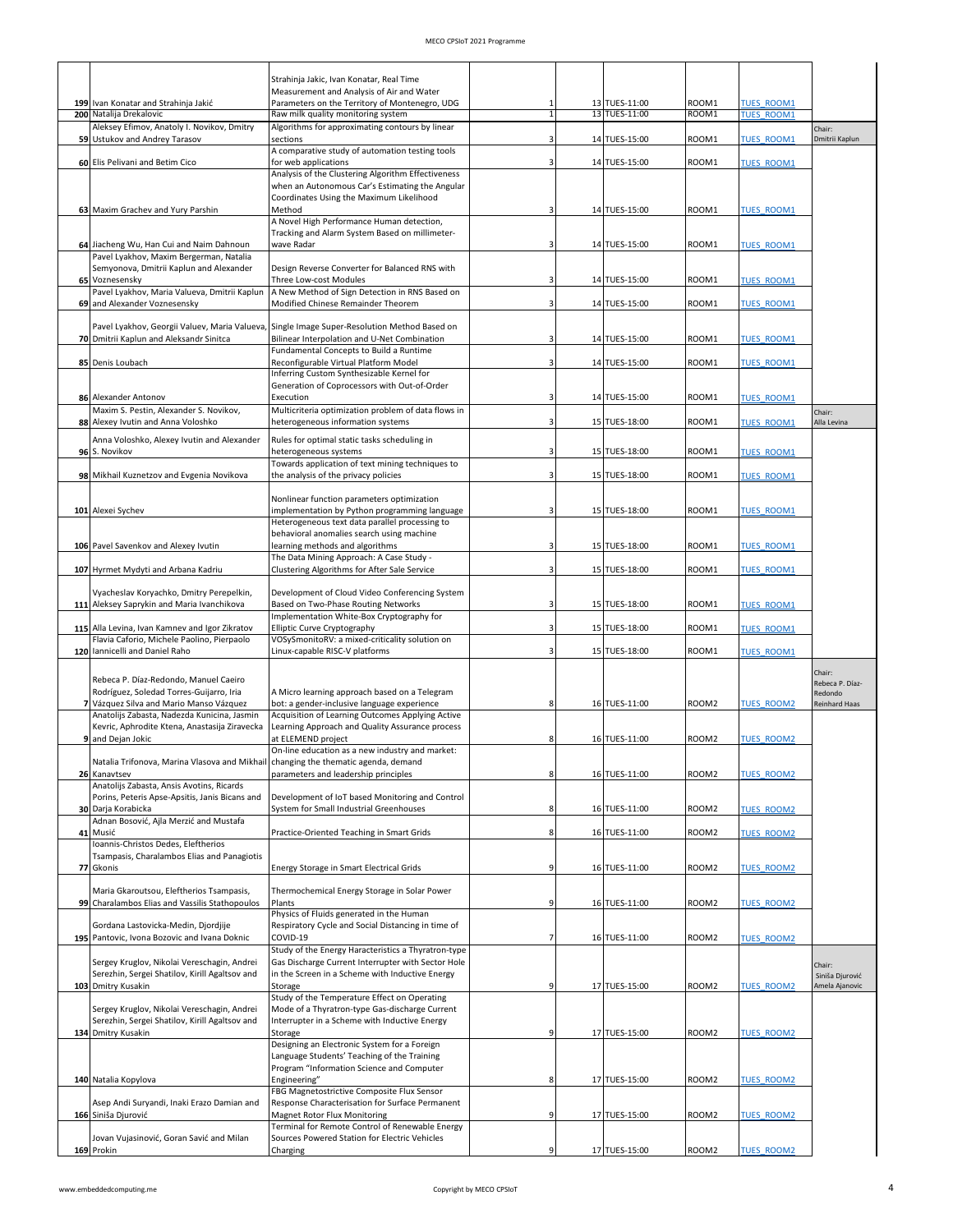| Dimitris Karadimas, Christos Panagiotou, John                                             |                                                                                                                        |    |               |                   |                   |                     |
|-------------------------------------------------------------------------------------------|------------------------------------------------------------------------------------------------------------------------|----|---------------|-------------------|-------------------|---------------------|
| Gialelis, Christos Koulamas and Stavros                                                   | Process based Machine Learning for Energy                                                                              |    |               |                   |                   |                     |
| 170 Koubias                                                                               | Optimization in Industrial Enterprises                                                                                 |    | 17 TUES-15:00 | ROOM <sub>2</sub> | <b>TUES ROOM2</b> |                     |
|                                                                                           |                                                                                                                        |    |               |                   |                   |                     |
| Florina Besnea Petcu, Stefan-Irinel Cismaru,<br>Andrei-Costin Trasculescu, Ionut-Cristian |                                                                                                                        |    |               |                   |                   |                     |
| Resceanu, Cristina Pana, Marius Niculescu                                                 | Brain-Computer Interface System for Monitoring                                                                         |    |               |                   |                   |                     |
| 178 and Nicu-George Bizdoaca                                                              | Biomedical Parameters Integrated in Virtual Reality                                                                    |    | 17 TUES-15:00 | ROOM2             | <b>TUES ROOM2</b> |                     |
| Lamir Shkurti, Jaumin Ajdari, Faton                                                       | PlagAL: Plagiarism detection system for Albanian                                                                       |    |               |                   |                   |                     |
| 198 Kabashi and Varol Fuşa                                                                | texts                                                                                                                  |    | 17 TUES-15:00 | ROOM <sub>2</sub> | <b>TUES ROOM2</b> |                     |
| Mikhail Kuptsov, Vladimir Minaev, Sergei                                                  |                                                                                                                        |    |               |                   |                   |                     |
| Yablochnikov, Irina Yablochnikova and V                                                   | Analysis of the Implementation of Information                                                                          |    |               |                   |                   | Chair:              |
| 16 Dzobelova                                                                              | Exchange Algorithms in Social Networks                                                                                 | 11 | 18 TUES-18:00 | ROOM <sub>2</sub> | <b>TUES ROOM2</b> | John Tasloglou      |
| John Tasloglou, Nikos Frantzis, George<br>Bertolis, John Konstantaras, John               | Switching Speed Evaluation of Commercially<br>Available IGBTs for Sub-microsecond Pulsed Power                         |    |               |                   |                   |                     |
| 19 Koutsoubis and Christos Manasis                                                        | Applications                                                                                                           | 11 | 18 TUES-18:00 | ROOM2             | <b>TUES ROOM2</b> |                     |
|                                                                                           |                                                                                                                        |    |               |                   |                   |                     |
|                                                                                           | Nikolay Safyannikov, Aleksandr Chepasov and Functional Organization of Elements of Stream                              |    |               |                   |                   |                     |
| 29 Pavel Bondarenko                                                                       | Converters with Actualization of States                                                                                | 11 | 18 TUES-18:00 | ROOM2             | <b>TUES ROOM2</b> |                     |
|                                                                                           | Measuring the Government Openness using an                                                                             |    |               |                   |                   |                     |
| Vigan Raca, Goran Velinov, Betim                                                          | Assessment Tool: Case study of Six Western Balkan                                                                      |    |               |                   |                   |                     |
| 49 Cico and Margita Kon-Popovska                                                          | Countries<br>Integration of business process definition, analysis                                                      | 11 | 18 TUES-18:00 | ROOM <sub>2</sub> | <b>TUES ROOM2</b> |                     |
|                                                                                           | Nickolay Vasiliev, Alexander Yashin and Sergei and execution tools based on block-structured                           |    |               |                   |                   |                     |
| 110 Dovzhikov                                                                             | approach                                                                                                               | 11 | 18 TUES-18:00 | ROOM2             | <b>TUES ROOM2</b> |                     |
|                                                                                           |                                                                                                                        |    |               |                   |                   |                     |
|                                                                                           | Method of Development of the Automated System                                                                          |    |               |                   |                   |                     |
|                                                                                           | for Formulation of Recommendations for the                                                                             |    |               |                   |                   |                     |
| 116 Anna Voloshko and Oleg Kryukov                                                        | Optimal Organization of the Production Process                                                                         | 11 | 18 TUES-18:00 | ROOM <sub>2</sub> | <b>TUES ROOM2</b> |                     |
| Peter Okeme, Anastasia Skakun and<br>141 Muzalevskii Aleksandr                            | The Implementation of Smart Factory for Product                                                                        |    |               |                   |                   |                     |
|                                                                                           | Inspection and Validation<br>IT Enhanced Process Management in ports:                                                  | 11 | 18 TUES-18:00 | ROOM2             | <b>TUES ROOM2</b> |                     |
| 157 Igor Ognjanovic, Livia Maglić and Bojana Tošić                                        | <b>Comprehensive Evaluation Framework</b>                                                                              | 11 | 18 TUES-18:00 | ROOM2             | <b>TUES ROOM2</b> |                     |
| Damir Nozica, Tomislav Keser and Damir                                                    | Unmanned Arial Vehicle Swarm Uses Wi-Fi to                                                                             |    |               |                   |                   |                     |
| 158 Blažević                                                                              | Search for Stranded People in Remote Areas                                                                             | 11 | 18 TUES-18:00 | ROOM2             | <b>TUES ROOM2</b> |                     |
| Lidia Pocero Fraile, Apostolos Fournaris and                                              | Design and Performance Evaluation of an                                                                                |    |               |                   |                   | Chair:              |
| 3 Christos Koulamas                                                                       | Embedded EDHOC Module                                                                                                  | 13 | 19 TUES-11:00 | ROOM3             | <b>TUES ROOM3</b> | <b>Steve Pearce</b> |
|                                                                                           | Influence of Synthesis Parameters on Vulnerability                                                                     |    |               |                   |                   |                     |
| 4 Tomáš Balihar and Martin Novotný                                                        | to Side-Channel Attacks                                                                                                | 13 | 19 TUES-11:00 | ROOM3             | <b>TUES ROOM3</b> |                     |
| Kai-Uwe Basener, Stefan Scharoba, Hans-<br>Werner Wiesbrock, Jens Bielefeldt, Mozhdeh     |                                                                                                                        |    |               |                   |                   |                     |
| Massah, Siddique Reza Khan and Michael                                                    | DeepTest: How Machine Learning can improve the                                                                         |    |               |                   |                   |                     |
| 11 Hübner                                                                                 | test of Embedded Systems                                                                                               | 13 | 19 TUES-11:00 | ROOM3             | <b>TUES ROOM3</b> |                     |
|                                                                                           | Neuro-fuzzy Approach for the Calibration of High-                                                                      |    |               |                   |                   |                     |
| 13 Sergey M. Morozov                                                                      | Precision Embedded Systems                                                                                             | 13 | 19 TUES-11:00 | ROOM3             | <b>TUES ROOM3</b> |                     |
| Olga Bureneva, Alena Pustovoitova and Daniil                                              | Hardware module for pulse interference mitigation                                                                      |    |               |                   |                   |                     |
| 22 Sobolev                                                                                | in digital signal streams                                                                                              | 13 | 19 TUES-11:00 | ROOM3             | <b>TUES ROOM3</b> |                     |
| 160 Steve Pearce                                                                          | Digitally enabled interactions: Designing for<br>Customer Agency, Control and Customization                            | 11 | 19 TUES-11:00 | ROOM3             | <b>TUES ROOM3</b> |                     |
|                                                                                           | Model of Tracking Radioactive Cargo in Sea                                                                             |    |               |                   |                   |                     |
| 172 Sanja Bauk and Radoje Dzankic                                                         | Transport                                                                                                              | 11 | 19 TUES-11:00 | ROOM3             | <b>TUES ROOM3</b> |                     |
| Evgeny Kozlov, Andrey Trubitsyn, Andrey                                                   | Modeling the Process of Heat Transfer from the                                                                         |    |               |                   |                   |                     |
| 173 Fefelov and Evgeny Grachev                                                            | Surface of Liquid Metals                                                                                               | 11 | 19 TUES-11:00 | ROOM3             | <b>TUES ROOM3</b> |                     |
|                                                                                           |                                                                                                                        |    |               |                   |                   |                     |
| Dimitris Karadimas, Christos                                                              |                                                                                                                        |    |               |                   |                   |                     |
| 185 Chatzigiannakis                                                                       | Panagiotou, Orestis Akrivopoulos and Ioannis   Architecture & System Design of TERRA+: The wine<br>production use case | 11 | 19 TUES-11:00 | ROOM3             | <b>TUES ROOM3</b> |                     |
|                                                                                           | Time Delay Estimation for Noise-Like Signals                                                                           |    |               |                   |                   |                     |
| Viacheslav Oliinyk, Vladimir Lukin and Igor                                               | Embedded in Non-Gaussian Noise Using Robust                                                                            |    |               |                   |                   | Chair:              |
| 23 Djurovic                                                                               | <b>Similarity Measures</b>                                                                                             | 13 | 20 TUES-15:00 | ROOM3             | <b>TUES ROOM3</b> | Marika Apostolova   |
|                                                                                           | Construction of primary speech signal codecs with                                                                      |    |               |                   |                   |                     |
| Sergey Nikolaevich Kirillov and Vladimir                                                  | the ability to mask and protect phonograms from                                                                        |    |               |                   |                   |                     |
| 28 Timurovich Dmitriev                                                                    | falsification                                                                                                          | 13 | 20 TUES-15:00 | ROOM3             | <b>TUES ROOM3</b> |                     |
| Eugene Larkin, Tatiana Akimenko and Tatiana                                               | ESTIMATION OF EMBEDDED SYSTEM                                                                                          |    |               |                   |                   |                     |
| 34 Kuznetsova                                                                             | SYNCHRONIZED SOFT EFFECTIVENESS<br>Management of Micro and Macro Architectures                                         | 13 | 20 TUES-15:00 | ROOM3             | <b>TUES ROOM3</b> |                     |
| Vladimir Ruchkin, Boris Kostrov and Ekaterina                                             | For With Goal Of Universality, Scalebility and                                                                         |    |               |                   |                   |                     |
| 36 Ruchkina                                                                               | <b>Energy Efficiency</b>                                                                                               | 13 | 20 TUES-15:00 | ROOM3             | <b>TUES ROOM3</b> |                     |
|                                                                                           | Homomorphic Properties Within Lattice-Based                                                                            |    |               |                   |                   |                     |
| 37 Alla Levina and Victor Kadykov                                                         | <b>Encryption Systems</b>                                                                                              | 13 | 20 TUES-15:00 | ROOM3             | <b>TUES ROOM3</b> |                     |
|                                                                                           | Detection of network attacks using of growing                                                                          |    |               |                   |                   |                     |
| 39 Roza Fatkieva and Yulya Shichkina                                                      | pyramid networks                                                                                                       | 13 | 20 TUES-15:00 | ROOM3             | <b>TUES ROOM3</b> |                     |
| Khalid Ammar, Abdullah Al-Emami and Amir<br>42 Baher                                      | Real-time Vehicle Speed Enforcement System                                                                             | 13 | 20 TUES-15:00 | ROOM3             | <b>TUES ROOM3</b> |                     |
|                                                                                           | Architecture of the intelligent video surveillance                                                                     |    |               |                   |                   |                     |
| Alexey Subbotin, Nataly Zhukova and Man                                                   | systems for fog environments based on embedded                                                                         |    |               |                   |                   |                     |
| 45 Tianxing                                                                               | computers                                                                                                              | 13 | 20 TUES-15:00 | ROOM3             | <b>TUES ROOM3</b> |                     |
|                                                                                           | Payatron - Secure Electronic Transaction                                                                               |    |               |                   |                   |                     |
| 51 Stefan Kostoski and Marika Apostolova                                                  | Processing System                                                                                                      | 13 | 20 TUES-15:00 | ROOM3             | <b>TUES ROOM3</b> |                     |
| Gehad Alkady, Ihab Adly, Ramez Daoud, Yves                                                | Dynamic Swapping of Fault-Tolerant Architectures                                                                       |    |               |                   |                   |                     |
| Sallez, Hany Elsayed, Hassanein Amer and                                                  | Based on FPGAs for Flexible Manufacturing                                                                              |    |               |                   |                   | Chair:              |
| 52 Hani Ragai                                                                             | Systems                                                                                                                | 13 | 21 TUES-18:00 | ROOM3             | <b>TUES ROOM3</b> | Gehad Alkady        |
|                                                                                           | The Modeling of Ion Oscillations in Rapidly                                                                            |    |               |                   |                   |                     |
| Eugenie Mamontov, Alexandr Dyagilev,                                                      | Oscillating Quadrupole Fields when Crossing the                                                                        |    |               |                   |                   |                     |
| 62 Roman Dyatlov and Olga Melnik                                                          | Mathieu Diagram Stability Boundaries                                                                                   | 13 | 21 TUES-18:00 | ROOM3             | <b>TUES ROOM3</b> |                     |
| 78 Kevin Hutto and Vincent Mooney                                                         | Sensing with Random Encoding for Enhanced<br>Security in Embedded Systems                                              | 13 | 21 TUES-18:00 | ROOM3             | <b>TUES ROOM3</b> |                     |
| Miroslav Hagara, Oldřich Ondráček, Peter                                                  |                                                                                                                        |    |               |                   |                   |                     |
| 102 Kubinec and Radovan Stojanović                                                        | FPGA Implementation of Unimodal Thresholding                                                                           | 13 | 21 TUES-18:00 | ROOM3             | <b>TUES ROOM3</b> |                     |
| Mirko Sajic, Zlatko Bundalo, Dusanka                                                      |                                                                                                                        |    |               |                   |                   |                     |
| Bundalo, Prof. Radovan Stojanovic, Dejan                                                  | Smart Digital Terminal Devices with Speech                                                                             |    |               |                   |                   |                     |
| 119 Lalić and Zeljko Vidovic                                                              | Recognition and Speech Control                                                                                         | 13 | 21 TUES-18:00 | ROOM3             | <b>TUES ROOM3</b> |                     |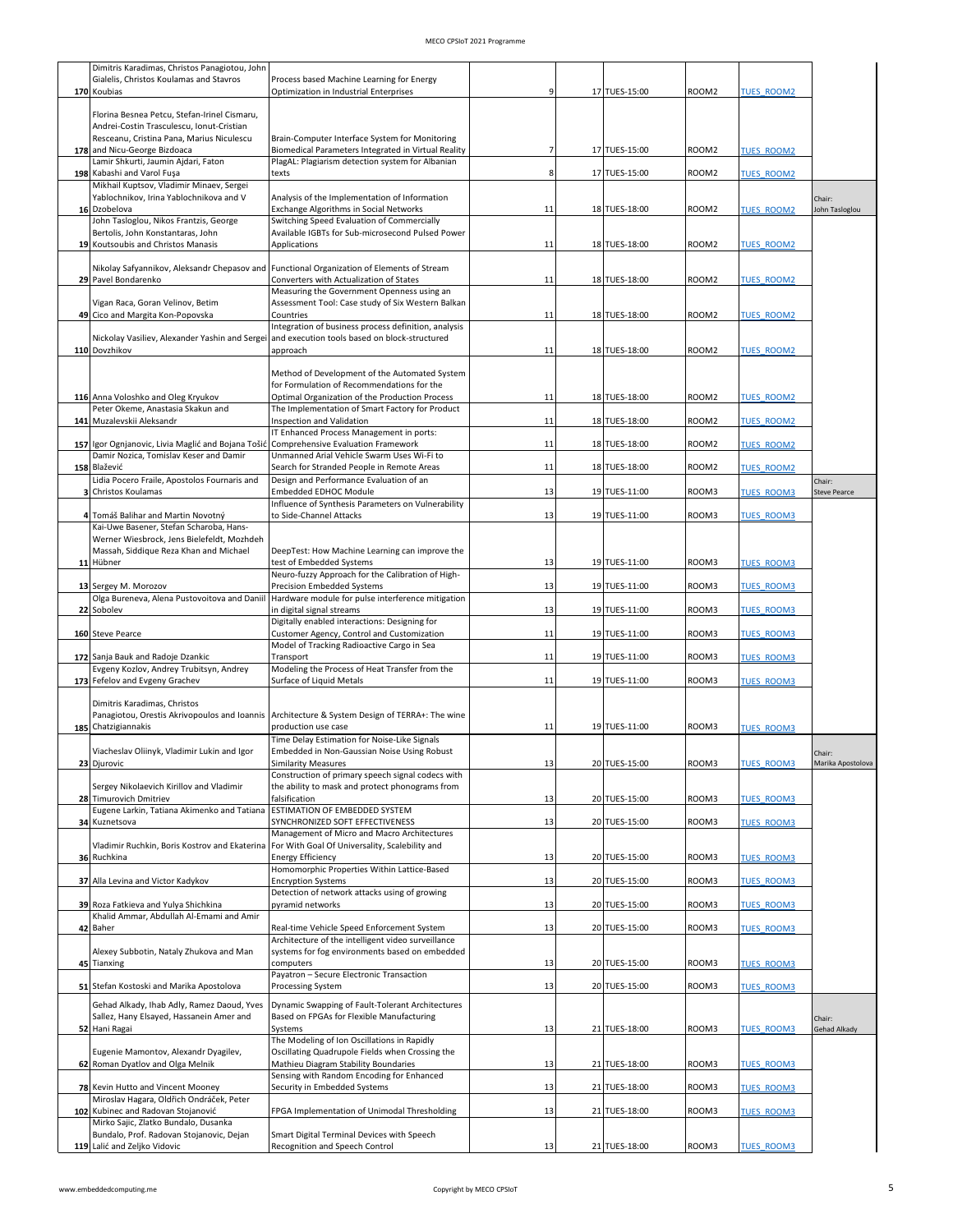|    |                                                                                                                                                                                                                                                                                                                                                                           | Model-Based HW/SW Co-Design Methodology for                                                                                                                                                                  |              |               |       |                   |                                     |
|----|---------------------------------------------------------------------------------------------------------------------------------------------------------------------------------------------------------------------------------------------------------------------------------------------------------------------------------------------------------------------------|--------------------------------------------------------------------------------------------------------------------------------------------------------------------------------------------------------------|--------------|---------------|-------|-------------------|-------------------------------------|
|    | 135 Vittoriano Muttillo and Vincenzo Stoico                                                                                                                                                                                                                                                                                                                               | <b>UAV Systems Development</b>                                                                                                                                                                               | 13           | 21 TUES-18:00 | ROOM3 | <b>TUES ROOM3</b> |                                     |
|    | Norbert Englisch, René Bergelt and Wolfram                                                                                                                                                                                                                                                                                                                                | An AUTOSAR-specific Static Testing Strategy for                                                                                                                                                              |              |               |       |                   |                                     |
|    | 143 Hardt                                                                                                                                                                                                                                                                                                                                                                 | Educational Automotive Software Engineering                                                                                                                                                                  | 13           | 21 TUES-18:00 | ROOM3 | <b>TUES ROOM3</b> |                                     |
|    | Milan Prokin, Dragana Prokin, Györk Fülöp<br>165 and Gábor Tárnok                                                                                                                                                                                                                                                                                                         | Range Optimized Navigation for E-Bikes                                                                                                                                                                       | 13           | 21 TUES-18:00 | ROOM3 | <b>TUES ROOM3</b> |                                     |
|    | Anastasiia Sochenkova and Natalia                                                                                                                                                                                                                                                                                                                                         | People with Disabilities and AR/VR Usage Trends:                                                                                                                                                             |              |               |       |                   |                                     |
|    | 187 Podzharaya                                                                                                                                                                                                                                                                                                                                                            | Overview, Estimation, Forecasts                                                                                                                                                                              | 11           | 21 TUES-18:00 | ROOM3 | <b>TUES ROOM3</b> |                                     |
|    | Hui Cao, Head of Policy and Strategy of                                                                                                                                                                                                                                                                                                                                   | <b>WEDNESDAY, 09 June</b>                                                                                                                                                                                    |              |               |       |                   | Chair:                              |
|    | <b>Huawei's EU office</b>                                                                                                                                                                                                                                                                                                                                                 | 5G Connctivity: the Key to Success for European                                                                                                                                                              |              |               |       |                   | Betim                               |
| K5 |                                                                                                                                                                                                                                                                                                                                                                           | Industry                                                                                                                                                                                                     | $\mathbf{0}$ | 3 WED-09:20   | ROOM1 | <b>WED ROOM1</b>  | Cico<br>PC PASS:                    |
|    | Yannis Manolopoulos, Open University of                                                                                                                                                                                                                                                                                                                                   |                                                                                                                                                                                                              |              |               |       |                   | mBUrKRPP363                         |
|    | K6 Cyprus, Aristotle University of Thessaloniki.                                                                                                                                                                                                                                                                                                                          | Recommending POIs in LBSNs with Deep Learning<br>A Survey on Mathematical Aspectsof Machine                                                                                                                  | $\Omega$     | 3 WED-10:00   | ROOM1 | <b>WED ROOM1</b>  | Mob: 62875777                       |
|    |                                                                                                                                                                                                                                                                                                                                                                           | Learning in GeoPhysics: The Cases of Weather                                                                                                                                                                 |              |               |       |                   | Chair:                              |
|    |                                                                                                                                                                                                                                                                                                                                                                           | Forecast, Wind Energy, Wave Energy, Oil and Gas                                                                                                                                                              |              |               |       |                   | Georgios                            |
|    | 24 Miroslav Kosanic and Veljko Milutinovic                                                                                                                                                                                                                                                                                                                                | Exploration                                                                                                                                                                                                  | 12           | 22 WED-12:30  | ROOM1 | <b>WED ROOM1</b>  | Keramidas                           |
|    | Veljko Milutinovic, Miljan Đorđević, Erfan<br>Sadeqi Azer, Kristy Yoshimoto, Ivan Ratković,<br>Gerhard Klimeck, Milos Kotlar, Miroslav<br>Bojovic, Bozidar Miladinovic, Nenad Korolija,<br>Stevan Stankovic, Nenad Filipović, Zoran<br>Babović, Miroslav Kosanic, Akira Tsuda,<br>Mateo Valero, Massimo de Santo, Erich<br>47 Neuhold, Jelena Skoručak and Laura Dipietro | The Ultimate DataFlow for Ultimate<br>SuperComputers-on-a-Chip, for Scientific<br>Computing, Geo Physics, Complex Mathematics,<br>and Information Processing<br>Possibility of Managing Medical device Post- | 12           | 22 WED-12:30  | ROOM1 | <b>WED ROOM1</b>  |                                     |
|    | Lejla Gurbeta Pokvić, Amar Deumić, Budimir                                                                                                                                                                                                                                                                                                                                | market Surveillance using Artificial Intelligence and                                                                                                                                                        |              |               |       |                   |                                     |
|    | 154 Lutovac and Almir Badnjević                                                                                                                                                                                                                                                                                                                                           | Standardized Methodology                                                                                                                                                                                     | 12           | 22 WED-12:30  | ROOM1 | <b>WED ROOM1</b>  |                                     |
|    | Alexandros Spournias, Panagiotis Bountas,<br>Evanthia Faliagka, Dimitris Kontargiris,                                                                                                                                                                                                                                                                                     |                                                                                                                                                                                                              |              |               |       |                   | Pass for PC:<br>pcKiUiGZ344         |
|    | Christos Antonopoulos, Georgios Keramidas                                                                                                                                                                                                                                                                                                                                 | Smart health monitoring using AI techniques in AAL                                                                                                                                                           | 12           | 22 WED-12:30  | ROOM1 |                   | Pass for Mobile-<br>Video: 72548449 |
|    | 191 and Nikolaos Voros                                                                                                                                                                                                                                                                                                                                                    | environments<br>From Contactless Disinfection Intelligent Hand                                                                                                                                               |              |               |       | <b>WED ROOM1</b>  |                                     |
|    |                                                                                                                                                                                                                                                                                                                                                                           | Sanitizer Dispenser for Public & Home towards IoT                                                                                                                                                            |              |               |       |                   |                                     |
|    | Gordana Lastovicka-Medin and Vanja<br>193 Backović                                                                                                                                                                                                                                                                                                                        | Based Assistive Technologies for Visually Impaired<br>Users                                                                                                                                                  | 12           | 22 WED-12:30  | ROOM1 | <b>WED ROOM1</b>  |                                     |
|    | Radovan Stojanovic, Vesna Maraš, Sanja                                                                                                                                                                                                                                                                                                                                    |                                                                                                                                                                                                              |              |               |       |                   |                                     |
|    | Radonjić, Anita Martić, Jovan Đurković,<br>Katarina Pavićević, Vasilije Mirović and Miljan                                                                                                                                                                                                                                                                                | A Feasible IoT-Based System for Precision                                                                                                                                                                    |              |               |       |                   |                                     |
|    | 202 Cvetković                                                                                                                                                                                                                                                                                                                                                             | Agriculture                                                                                                                                                                                                  | 12           | 22 WED-12:30  | ROOM1 | <b>NED ROOM1</b>  |                                     |
|    |                                                                                                                                                                                                                                                                                                                                                                           | Simplified open hardware-software pulse oximetry<br>interface for purpose of COVID-19 symptoms                                                                                                               |              |               |       |                   |                                     |
|    | 203 Radovan Stojanovic and Andrej Škraba                                                                                                                                                                                                                                                                                                                                  | detection and monitoring                                                                                                                                                                                     | 12           | 22 WED-12:30  | ROOM1 | <b>WED ROOM1</b>  |                                     |
|    | Goran Devedžić, Saso Koceski and Suzana<br>205 Petrović Savić                                                                                                                                                                                                                                                                                                             | A Brief Overview of the Enabling Technologies for<br>Digital Medicine and Smart Healthcare                                                                                                                   | 12           | 22 WED-12:30  | ROOM1 | <b>WED ROOM1</b>  |                                     |
|    | P1 SMART4ALL                                                                                                                                                                                                                                                                                                                                                              | Selfsustained Cross Border Customized<br>Cyberphysical System Experiments For Capacity<br><b>Building Among European Stakeholders</b><br>Electrical Energy Markets And Engineering                           | $\Omega$     | 25 WED-11:00  | ROOM2 | <b>WED ROOM2</b>  | Chair:<br>Marko<br>Simeunovic       |
|    | P2 ELEMEND                                                                                                                                                                                                                                                                                                                                                                | Education                                                                                                                                                                                                    |              | 25 WED-11:00  | ROOM2 | <b>WED ROOM2</b>  |                                     |
|    | P3 VIRAL                                                                                                                                                                                                                                                                                                                                                                  | Vitalising Ict Relevance In Agricultural Learning                                                                                                                                                            |              | 25 WED-11:00  | ROOM2 | <b>WED ROOM2</b>  |                                     |
|    |                                                                                                                                                                                                                                                                                                                                                                           | Strenghtening Industry 4.0 By Semantically                                                                                                                                                                   |              |               |       |                   |                                     |
|    | P4 SI4SEC                                                                                                                                                                                                                                                                                                                                                                 | <b>Enhanced Cyber Security</b><br>Artificial Intelligence To Support A Concept Of                                                                                                                            |              | 25 WED-11:00  | ROOM2 | <b>WED ROOM2</b>  |                                     |
|    | P5 AI4NEUROPCC                                                                                                                                                                                                                                                                                                                                                            | Person-Centred Care In Neurosurgery                                                                                                                                                                          |              | 25 WED-11:00  | ROOM2 | <b>WED ROOM2</b>  |                                     |
|    |                                                                                                                                                                                                                                                                                                                                                                           | Internet of Things Laboratory for Real-Time                                                                                                                                                                  |              |               |       |                   |                                     |
|    | P6 ECOMON                                                                                                                                                                                                                                                                                                                                                                 | <b>Ecological Monitoring</b><br>Reforming doctoral studies in Montenegro and                                                                                                                                 |              | 25 WED-11:00  | ROOM2 | <b>WED ROOM2</b>  |                                     |
|    | P7 MARDS                                                                                                                                                                                                                                                                                                                                                                  | Albania - good practice paradigm                                                                                                                                                                             | $\Omega$     | 25 WED-11:00  | ROOM2 | <b>WED ROOM2</b>  |                                     |
|    |                                                                                                                                                                                                                                                                                                                                                                           |                                                                                                                                                                                                              |              |               |       |                   |                                     |
|    | P8 TRINITY                                                                                                                                                                                                                                                                                                                                                                | TRansmission system enhancement of regloNal<br>borders by means of IntelligenT market technologY                                                                                                             | $\Omega$     | 25 WED-11:00  | ROOM2 | <b>WED ROOM2</b>  |                                     |
|    |                                                                                                                                                                                                                                                                                                                                                                           |                                                                                                                                                                                                              |              |               |       |                   |                                     |
|    |                                                                                                                                                                                                                                                                                                                                                                           | Internet of Things system for non-contact                                                                                                                                                                    |              |               |       |                   |                                     |
|    | P9 KEIT<br>Aleksey I. Baranchikov, Nikolay A.                                                                                                                                                                                                                                                                                                                             | temperature monitoring                                                                                                                                                                                       |              | 25 WED-11:00  | ROOM2 | <b>WED ROOM2</b>  |                                     |
|    | Sumenkov, Sergey I. Babaev, Aleksandr<br>137 Bastrychkin and Aleksandr E. Zverev<br>Giovanni Burresi, Martino Lorusso, Lisa                                                                                                                                                                                                                                               | The issues of orthogonal basis dimension selection<br>in embedded image processing systems                                                                                                                   |              | 26 WED-15:00  | ROOM2 | <b>WED ROOM2</b>  | Chair:<br>Giovanni Burresi          |
|    | Graziani, Alice Comacchio, Federico Trotta<br>153 and Antonio Rizzo<br>Hamid Alshareefi, Ciprian Lupu, Lich Duc Luu                                                                                                                                                                                                                                                       | Image-Based Defect Detection in Assembly Line<br>with Machine Learning.<br>Real-Time Implementation of Adaptive Neural                                                                                       |              | 26 WED-15:00  | ROOM2 | <b>WED ROOM2</b>  |                                     |
|    | 174 and Laith Ismail                                                                                                                                                                                                                                                                                                                                                      | Controller by LabVIEW Software                                                                                                                                                                               |              | 26 WED-15:00  | ROOM2 | <b>WED ROOM2</b>  |                                     |
|    | 182 Giovanni Burresi and Victoria A. Sablina                                                                                                                                                                                                                                                                                                                              | Micro-Facial Movement Detection Using LBP-TOP<br>Descriptors for Landmark Based Regions                                                                                                                      |              | 26 WED-15:00  | ROOM2 | <b>WED ROOM2</b>  |                                     |
|    | Vladimir Gazivoda, Luka Filipović and Miloš                                                                                                                                                                                                                                                                                                                               | Comparative Analysis of Regression and Neural                                                                                                                                                                |              |               |       |                   |                                     |
|    | 186 Daković<br>Hamid Alshareefi, Ciprian Lupu, Laith Ismail                                                                                                                                                                                                                                                                                                               | Network Models on Students' Grades<br>Ratio control and fault handling of aero-naval                                                                                                                         |              | 26 WED-15:00  | ROOM2 | <b>WED ROOM2</b>  |                                     |
|    | 189 and Lich Duc Luu                                                                                                                                                                                                                                                                                                                                                      | traction systems using neural network theory                                                                                                                                                                 |              | 26 WED-15:00  | ROOM2 | <b>NED ROOM2</b>  |                                     |
|    | Panagiotis Mousouliotis, Stavros Zogas,<br>Panagiotis Christakos, Georgios Keramidas,                                                                                                                                                                                                                                                                                     |                                                                                                                                                                                                              |              |               |       |                   |                                     |
|    | Nikos Petrellis, Christos Antonopoulos and                                                                                                                                                                                                                                                                                                                                | Exploiting Vitis Framework for Accelerating Sobel                                                                                                                                                            |              |               |       |                   |                                     |
|    | 190 Nikolaos Voros                                                                                                                                                                                                                                                                                                                                                        | Algorithm                                                                                                                                                                                                    |              | 26 WED-15:00  | ROOM2 | <b>WED ROOM2</b>  |                                     |